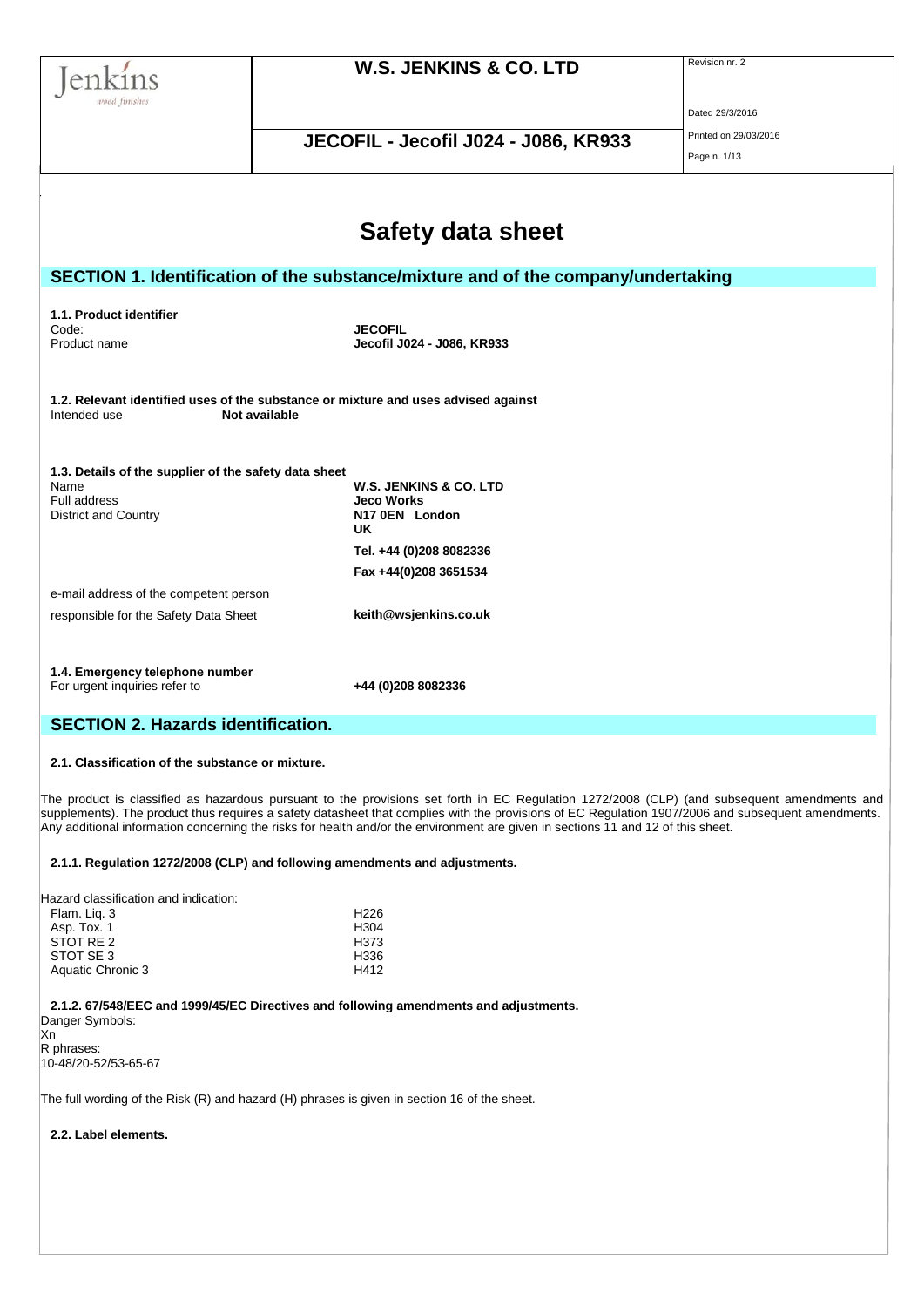|                                                                                                       |           |                                                                                                                                                                                           | <b>W.S. JENKINS &amp; CO. LTD</b>                                                                                                                                                                                                                             | Revision nr. 2        |
|-------------------------------------------------------------------------------------------------------|-----------|-------------------------------------------------------------------------------------------------------------------------------------------------------------------------------------------|---------------------------------------------------------------------------------------------------------------------------------------------------------------------------------------------------------------------------------------------------------------|-----------------------|
| wood finishes                                                                                         |           |                                                                                                                                                                                           |                                                                                                                                                                                                                                                               | Dated 29/3/2016       |
|                                                                                                       |           |                                                                                                                                                                                           | JECOFIL - Jecofil J024 - J086, KR933                                                                                                                                                                                                                          | Printed on 29/03/2016 |
|                                                                                                       |           |                                                                                                                                                                                           |                                                                                                                                                                                                                                                               | Page n. 2/13          |
| Hazard pictograms:<br>Signal words:<br>Hazard statements:<br>H <sub>226</sub><br>H304<br>H373<br>H336 | Danger    | Flammable liquid and vapour.<br>May be fatal if swallowed and enters airways.<br>May cause damage to organs through prolonged or repeated exposure.<br>May cause drowsiness or dizziness. | Hazard labelling pursuant to EC Regulation 1272/2008 (CLP) and subsequent amendments and supplements.                                                                                                                                                         |                       |
| H412<br><b>EUH208</b>                                                                                 | Contains: | Harmful to aquatic life with long lasting effects.<br>COBALT BIS 2-ETHYL HEXANOATE, 2-BUTANONE OXIME<br>May produce an allergic reaction.                                                 |                                                                                                                                                                                                                                                               |                       |
| Precautionary statements:                                                                             |           |                                                                                                                                                                                           |                                                                                                                                                                                                                                                               |                       |
| P210<br>P233<br>P280<br>P301+P310<br>P304+P340<br>P370+P378                                           |           | Keep away from heat / sparks / open flames / hot surfaces. No smoking.<br>Keep container tightly closed.<br>In case of fire: Use for extinction.                                          | Wear protective gloves / protective clothing / eye protection / face protection.<br>IF SWALLOWED: Immediately call a POISON CENTER or doctor / physician.<br>IF INHALED: Remove victim to fresh air and keep at rest in a position comfortable for breathing. |                       |
| <b>Contains:</b>                                                                                      | QUARTZ    | NAPHTHA (PETROL.) HYDROTREATED HEAVY<br>NAPHTA (PETROL.) HYDRODESULFURIZED HEAVY                                                                                                          |                                                                                                                                                                                                                                                               |                       |
| 2.3. Other hazards.                                                                                   |           |                                                                                                                                                                                           |                                                                                                                                                                                                                                                               |                       |
| Information not available.                                                                            |           | <b>SECTION 3. Composition/information on ingredients.</b>                                                                                                                                 |                                                                                                                                                                                                                                                               |                       |
|                                                                                                       |           |                                                                                                                                                                                           |                                                                                                                                                                                                                                                               |                       |
|                                                                                                       |           |                                                                                                                                                                                           |                                                                                                                                                                                                                                                               |                       |
|                                                                                                       |           |                                                                                                                                                                                           |                                                                                                                                                                                                                                                               |                       |
|                                                                                                       |           |                                                                                                                                                                                           |                                                                                                                                                                                                                                                               |                       |
| 3.1. Substances.<br>Information not relevant.<br>3.2. Mixtures.<br>Contains:                          |           |                                                                                                                                                                                           |                                                                                                                                                                                                                                                               |                       |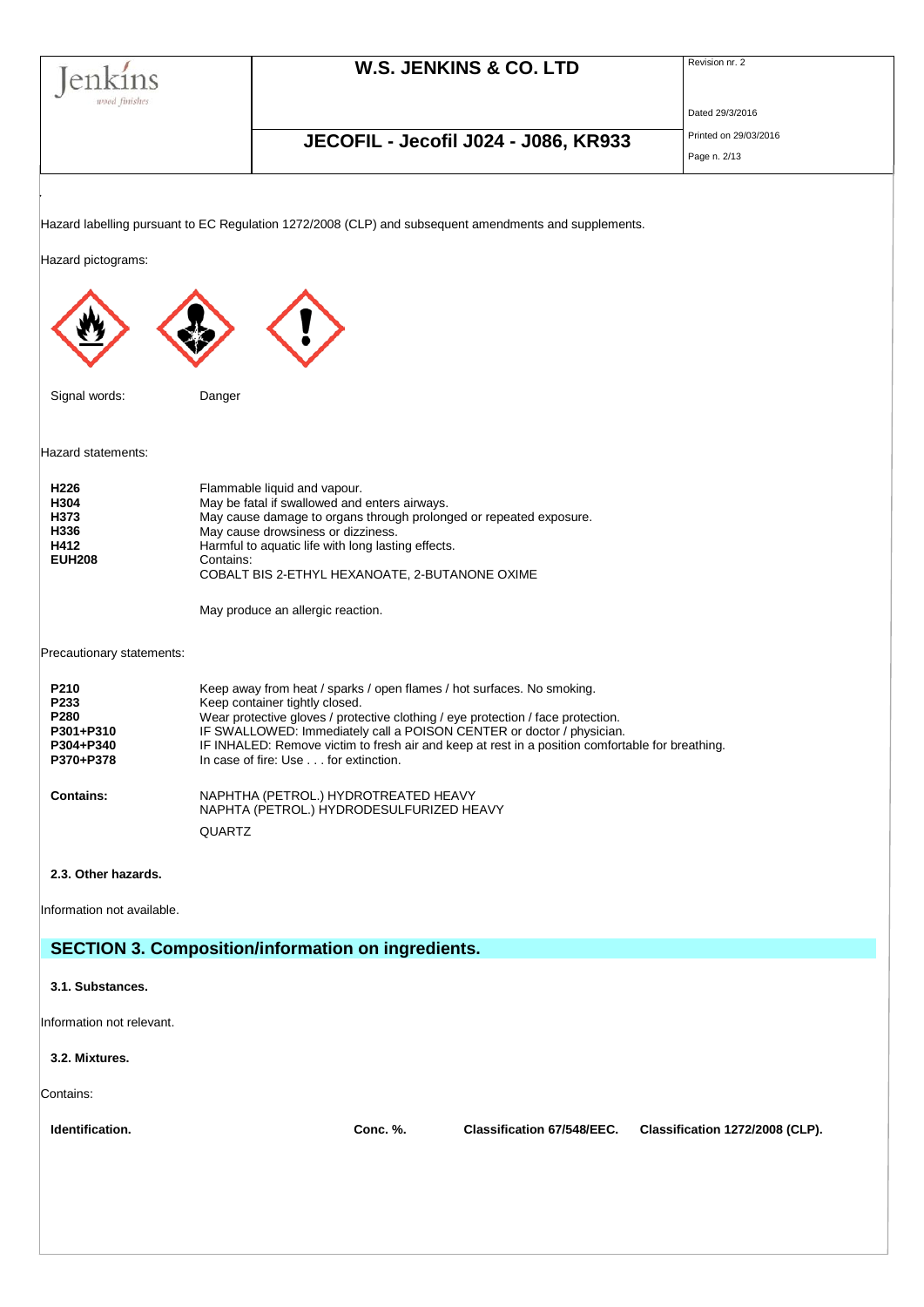| K I<br>UП. |          |
|------------|----------|
| ични       | - 111113 |

## **JECOFIL - Jecofil J024 - J086, KR933** Printed on 29/03/2016

Dated 29/3/2016

Page n. 3/13

| <b>QUARTZ</b><br>CAS. 14808-60-7                   | $47.5 - 50$ | Xn R48/20                                   | STOT RE 2 H373                                                                                              |
|----------------------------------------------------|-------------|---------------------------------------------|-------------------------------------------------------------------------------------------------------------|
| EC. 238-878-4                                      |             |                                             |                                                                                                             |
| $INDEX. -$                                         |             |                                             |                                                                                                             |
| NAPHTA (PETROL.) HYDRODESULFURIZED<br><b>HEAVY</b> |             |                                             |                                                                                                             |
| CAS. 64742-82-1                                    | $16.5 - 18$ | R10, R66, R67, Xn R65, N R51/53,<br>Note P  | Flam. Lig. 3 H226, Asp. Tox. 1 H304, STOT SE 3<br>H336, Aquatic Chronic 2 H411, Note P                      |
| EC. 265-185-4                                      |             |                                             |                                                                                                             |
| INDEX. 649-330-00-2                                |             |                                             |                                                                                                             |
| Reg. no. 01-2119458049-33                          |             |                                             |                                                                                                             |
| BARIUM SULFATE (58.8% - metallic element)          |             |                                             |                                                                                                             |
| CAS. 7727-43-7                                     | $15 - 16.5$ |                                             | Substance with a community workplace exposure<br>limit.                                                     |
| EC. 231-784-4                                      |             |                                             |                                                                                                             |
| $INDEX. -$                                         |             |                                             |                                                                                                             |
| NAPHTHA (PETROL.) HYDROTREATED HEAVY               |             |                                             |                                                                                                             |
| CAS. 64742-48-9                                    | $10 - 11.5$ | Xn R65, Note P                              | Flam. Liq. 3 H226, Asp. Tox. 1 H304, STOT SE 3<br>H336, EUH066, Note P                                      |
| EC. 265-150-3                                      |             |                                             |                                                                                                             |
| INDEX. 649-327-00-6                                |             |                                             |                                                                                                             |
| Reg. no. 01-2119463258-33                          |             |                                             |                                                                                                             |
| <b>COBALT BIS 2-ETHYL HEXANOATE</b>                |             |                                             |                                                                                                             |
| CAS. 136-52-7                                      | $0.5 - 0.6$ | Repr. Cat. 3 R62, Xi R43, N R50/53          | Repr. 2 H361f, Eye Irrit. 2 H319, Skin Sens. 1<br>H317, Aquatic Acute 1 H400 M=1, Aquatic<br>Chronic 3 H412 |
| EC. 205-250-6                                      |             |                                             |                                                                                                             |
| INDEX. -                                           |             |                                             |                                                                                                             |
| <b>2-BUTANONE OXIME</b>                            |             |                                             |                                                                                                             |
| CAS. 96-29-7                                       | $0.5 - 0.6$ | Carc. Cat. 3 R40, Xn R21, Xi R41, Xi<br>R43 | Carc. 2 H351, Acute Tox. 4 H312, Eye Dam. 1<br>H318, Skin Sens. 1 H317                                      |
| EC. 202-496-6                                      |             |                                             |                                                                                                             |
| INDEX. 616-014-00-0                                |             |                                             |                                                                                                             |

Note: Upper limit is not included into the range.

The full wording of the Risk (R) and hazard (H) phrases is given in section 16 of the sheet.  $T_+$  = Very Toxic(T+), T = Toxic(T), Xn = Harmful(Xn), C = Corrosive(C), Xi = Irritant(Xi), O = Oxidizing(O), E = Explosive(E), F+ = Extremely  $F$ lammable(F+),  $F = H$ ighly Flammable(F), N = Dangerous for the Environment(N)

## **SECTION 4. First aid measures.**

### **4.1. Description of first aid measures.**

EYES: Remove contact lenses, if present. Wash immediately with plenty of water for at least 30-60 minutes, opening the eyelids fully. Get medical advice/attention.

SKIN: Remove contaminated clothing. Rinse skin with a shower immediately. Get medical advice/attention.

INGESTION: Have the subject drink as much water as possible. Get medical advice/attention. Do not induce vomiting unless explicitly authorised by a doctor.

INHALATION: Get medical advice/attention immediately. Remove victim to fresh air, away from the accident scene. If the subject stops breathing, administer artificial respiration. Take suitable precautions for rescue workers.

## **4.2. Most important symptoms and effects, both acute and delayed.**

For symptoms and effects caused by the contained substances, see chap. 11.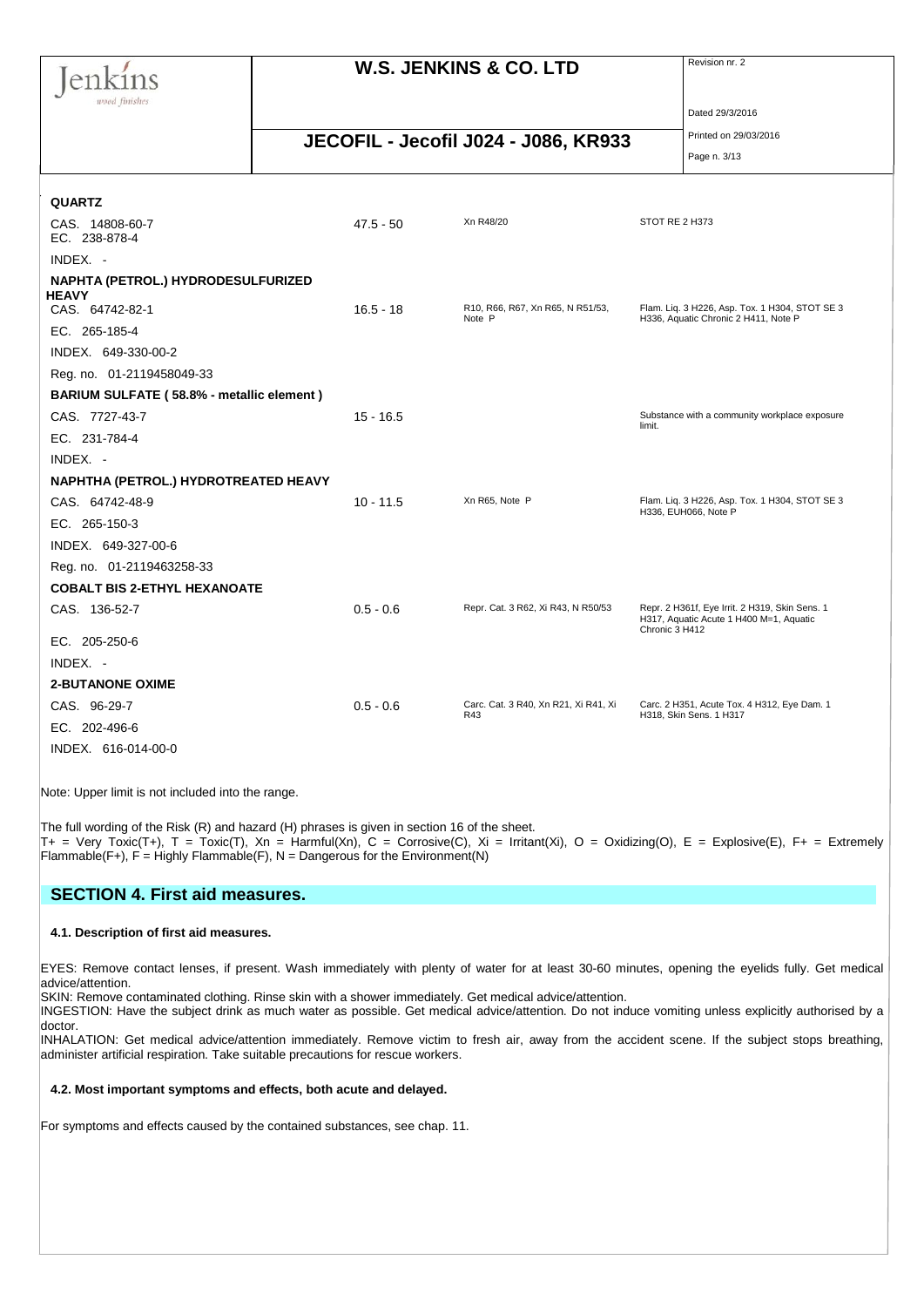

Dated 29/3/2016

**JECOFIL - Jecofil J024 - J086, KR933** Printed on 29/03/2016

Page n. 4/13

**4.3. Indication of any immediate medical attention and special treatment needed.**

Information not available.

## **SECTION 5. Firefighting measures.**

### **5.1. Extinguishing media.**

SUITABLE EXTINGUISHING EQUIPMENT The extinguishing equipment should be of the conventional kind: carbon dioxide, foam, powder and water spray. UNSUITABLE EXTINGUISHING EQUIPMENT None in particular.

### **5.2. Special hazards arising from the substance or mixture.**

HAZARDS CAUSED BY EXPOSURE IN THE EVENT OF FIRE Do not breathe combustion products.

### **5.3. Advice for firefighters.**

#### GENERAL INFORMATION

Use jets of water to cool the containers to prevent product decomposition and the development of substances potentially hazardous for health. Always wear full fire prevention gear. Collect extinguishing water to prevent it from draining into the sewer system. Dispose of contaminated water used for extinction and the remains of the fire according to applicable regulations.

SPECIAL PROTECTIVE EQUIPMENT FOR FIRE-FIGHTERS

Normal fire fighting clothing i.e. fire kit (BS EN 469), gloves (BS EN 659) and boots (HO specification A29 and A30) in combination with self-contained open circuit positive pressure compressed air breathing apparatus (BS EN 137).

## **SECTION 6. Accidental release measures.**

#### **6.1. Personal precautions, protective equipment and emergency procedures.**

#### Block the leakage if there is no hazard.

Wear suitable protective equipment (including personal protective equipment referred to under Section 8 of the safety data sheet) to prevent any contamination of skin, eyes and personal clothing. These indications apply for both processing staff and those involved in emergency procedures.

#### **6.2. Environmental precautions.**

The product must not penetrate into the sewer system or come into contact with surface water or ground water.

#### **6.3. Methods and material for containment and cleaning up.**

Collect the leaked product into a suitable container. Evaluate the compatibility of the container to be used, by checking section 10. Absorb the remainder with inert absorbent material.

Make sure the leakage site is well aired. Check incompatibility for container material in section 7. Contaminated material should be disposed of in compliance with the provisions set forth in point 13.

#### **6.4. Reference to other sections.**

Any information on personal protection and disposal is given in sections 8 and 13.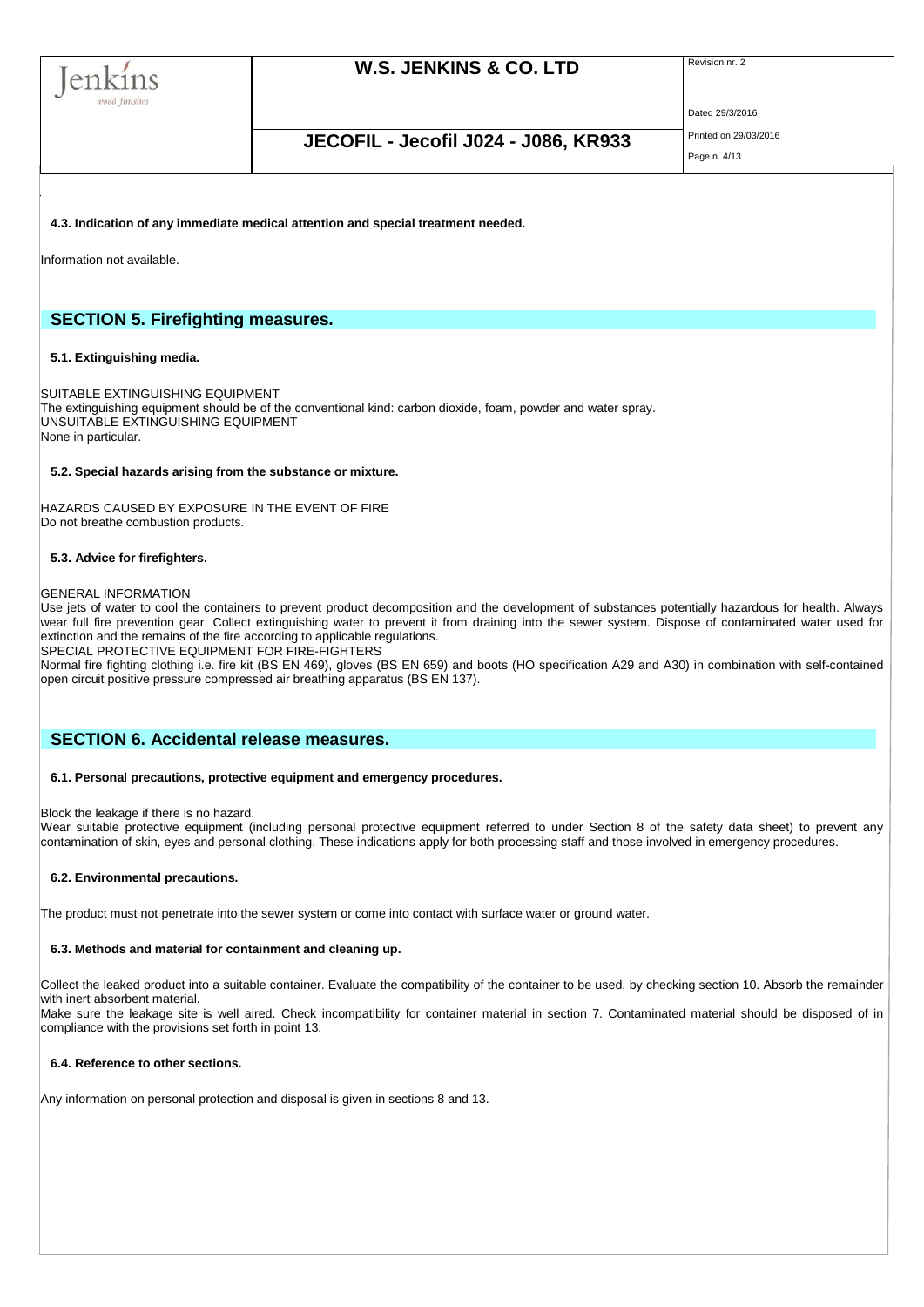

## **JECOFIL - Jecofil J024 - J086, KR933** Printed on 29/03/2016

Dated 29/3/2016

Page n. 5/13

## **SECTION 7. Handling and storage.**

#### **7.1. Precautions for safe handling.**

Keep away from heat, sparks and naked flames; do not smoke or use matches or lighters. Without adequate ventilation, vapours may accumulate at ground level and, if ignited, catch fire even at a distance, with the danger of backfire. Avoid bunching of electrostatic charges. In order to avoid the risk of fires and explosions, never use compressed air when handling. Open containers with caution as they may be pressurised.

Before handling the product, consult all the other sections of this material safety data sheet. Avoid leakage of the product into the environment. Do not eat, drink or smoke during use. Remove any contaminated clothes and personal protective equipment before entering places in which people eat.

#### **7.2. Conditions for safe storage, including any incompatibilities.**

Store in a well ventilated place, keep far away from sources of heat, naked flames and sparks and other sources of ignition.

Store only in the original container. Store the containers sealed, in a well ventilated place, away from direct sunlight. Keep containers away from any incompatible materials, see section 10 for details.

### **7.3. Specific end use(s).**

Information not available.

## **SECTION 8. Exposure controls/personal protection.**

#### **8.1. Control parameters.**

Regulatory References:

| United Kingdom | EH40/2005 Workplace exposure limits. Containing the list of workplace exposure    |
|----------------|-----------------------------------------------------------------------------------|
|                | limits for use with the Control of Substances Hazardous to Health Regulations (as |
|                | amended).                                                                         |
| Eire           | Code of Practice Chemical Agent Regulations 2011.                                 |
| OEL EU         | Directive 2009/161/EU; Directive 2006/15/EC; Directive 2004/37/EC; Directive      |
|                | 2000/39/EC.                                                                       |
| TLV-ACGIH      | <b>ACGIH 2012</b>                                                                 |

#### **QUARTZ**

| --------                      |            |        |     |            |     |
|-------------------------------|------------|--------|-----|------------|-----|
| <b>Threshold Limit Value.</b> |            |        |     |            |     |
| Type                          | Country    | TWA/8h |     | STEL/15min |     |
|                               |            | mg/m3  | ppm | mg/m3      | ppm |
| <b>TLV-ACGIH</b>              |            | 0.025  |     |            |     |
| OEL                           | <b>IRL</b> | 0.1    |     |            |     |
| WEL                           | UK         | 0.3    |     |            |     |
|                               |            |        |     |            |     |

## **BARIUM SULFATE**

| <b>Threshold Limit Value.</b> |            |          |     |            |     |  |
|-------------------------------|------------|----------|-----|------------|-----|--|
| Type                          | Country    | TWA/8h   |     | STEL/15min |     |  |
|                               |            | mg/m3    | ppm | mg/m3      | ppm |  |
| <b>TLV-ACGIH</b>              |            | 10       |     |            |     |  |
| OEL                           | EU         | 0.5      |     |            |     |  |
| OEL                           | <b>IRL</b> | $\Omega$ |     |            |     |  |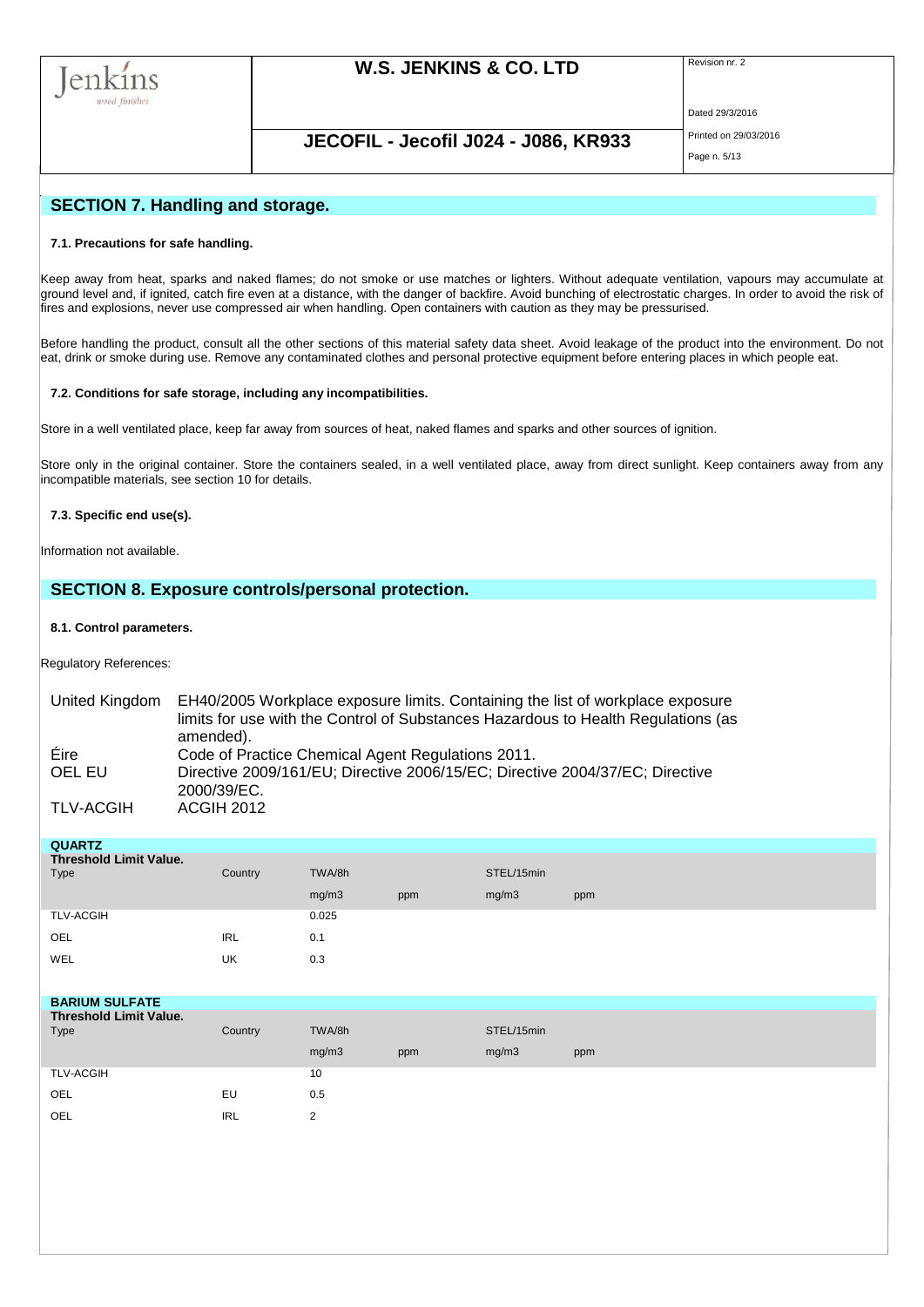| wood finishes                                                                                          |            |        |     | <b>W.S. JENKINS &amp; CO. LTD</b>    |     | Revision nr. 2                                                                                                                                      |
|--------------------------------------------------------------------------------------------------------|------------|--------|-----|--------------------------------------|-----|-----------------------------------------------------------------------------------------------------------------------------------------------------|
|                                                                                                        |            |        |     |                                      |     | Dated 29/3/2016                                                                                                                                     |
|                                                                                                        |            |        |     | JECOFIL - Jecofil J024 - J086, KR933 |     | Printed on 29/03/2016                                                                                                                               |
|                                                                                                        |            |        |     |                                      |     | Page n. 6/13                                                                                                                                        |
| WEL                                                                                                    | UK         | 4      |     |                                      |     |                                                                                                                                                     |
| <b>2-BUTANONE OXIME</b>                                                                                |            |        |     |                                      |     |                                                                                                                                                     |
| <b>Threshold Limit Value.</b>                                                                          |            | TWA/8h |     | STEL/15min                           |     |                                                                                                                                                     |
| Type                                                                                                   | Country    |        |     |                                      |     |                                                                                                                                                     |
|                                                                                                        |            | mg/m3  | ppm | mg/m3                                | ppm |                                                                                                                                                     |
| OEL                                                                                                    | <b>IRL</b> | 10     | 3   | 33                                   | 10  |                                                                                                                                                     |
| Legend:                                                                                                |            |        |     |                                      |     |                                                                                                                                                     |
| $ C $ = CEILING ; INHAL = Inhalable Fraction ; RESP = Respirable Fraction ; THORA = Thoracic Fraction. |            |        |     |                                      |     |                                                                                                                                                     |
| 8.2. Exposure controls.                                                                                |            |        |     |                                      |     |                                                                                                                                                     |
| through effective local aspiration.                                                                    |            |        |     |                                      |     | As the use of adequate technical equipment must always take priority over personal protective equipment, make sure that the workplace is well aired |

When choosing personal protective equipment, ask your chemical substance supplier for advice.

Personal protective equipment must be CE marked, showing that it complies with applicable standards.

Exposure levels must be kept as low as possible to avoid significant build-up in the organism. Manage personal protective equipment so as to guarantee maximum protection (e.g. reduction in replacement times).

#### HAND PROTECTION

Protect hands with category III work gloves (see standard EN 374).

The following should be considered when choosing work glove material: compatibility, degradation, failure time and permeability. The work gloves' resistance to chemical agents should be checked before use, as it can be unpredictable. The gloves' wear time depends on the duration and type of use.

#### SKIN PROTECTION

Wear category II professional long-sleeved overalls and safety footwear (see Directive 89/686/EEC and standard EN ISO 20344). Wash body with soap and water after removing protective clothing.

Consider the appropriateness of providing antistatic clothing in the case of working environments in which there is a risk of explosion.

### EYE PROTECTION

Wear airtight protective goggles (see standard EN 166).

#### RESPIRATORY PROTECTION

If the threshold value (e.g. TLV-TWA) is exceeded for the substance or one of the substances present in the product, use a mask with a type A filter whose class (1, 2 or 3) must be chosen according to the limit of use concentration. (see standard EN 14387). In the presence of gases or vapours of various kinds and/or gases or vapours containing particulate (aerosol sprays, fumes, mists, etc.) combined filters are required.

Respiratory protection devices must be used if the technical measures adopted are not suitable for restricting the worker's exposure to the threshold values considered. The protection provided by masks is in any case limited.

If the substance considered is odourless or its olfactory threshold is higher than the corresponding TLV-TWA and in the case of an emergency, wear open-circuit compressed air breathing apparatus (in compliance with standard EN 137) or external air-intake breathing apparatus (in compliance with standard EN 138). For a correct choice of respiratory protection device, see standard EN 529.

ENVIRONMENTAL EXPOSURE CONTROLS.

The emissions generated by manufacturing processes, including those generated by ventilation equipment, should be checked to ensure compliance with environmental standards.

Product residues must not be indiscriminately disposed of with waste water or by dumping in waterways.

## **SECTION 9. Physical and chemical properties.**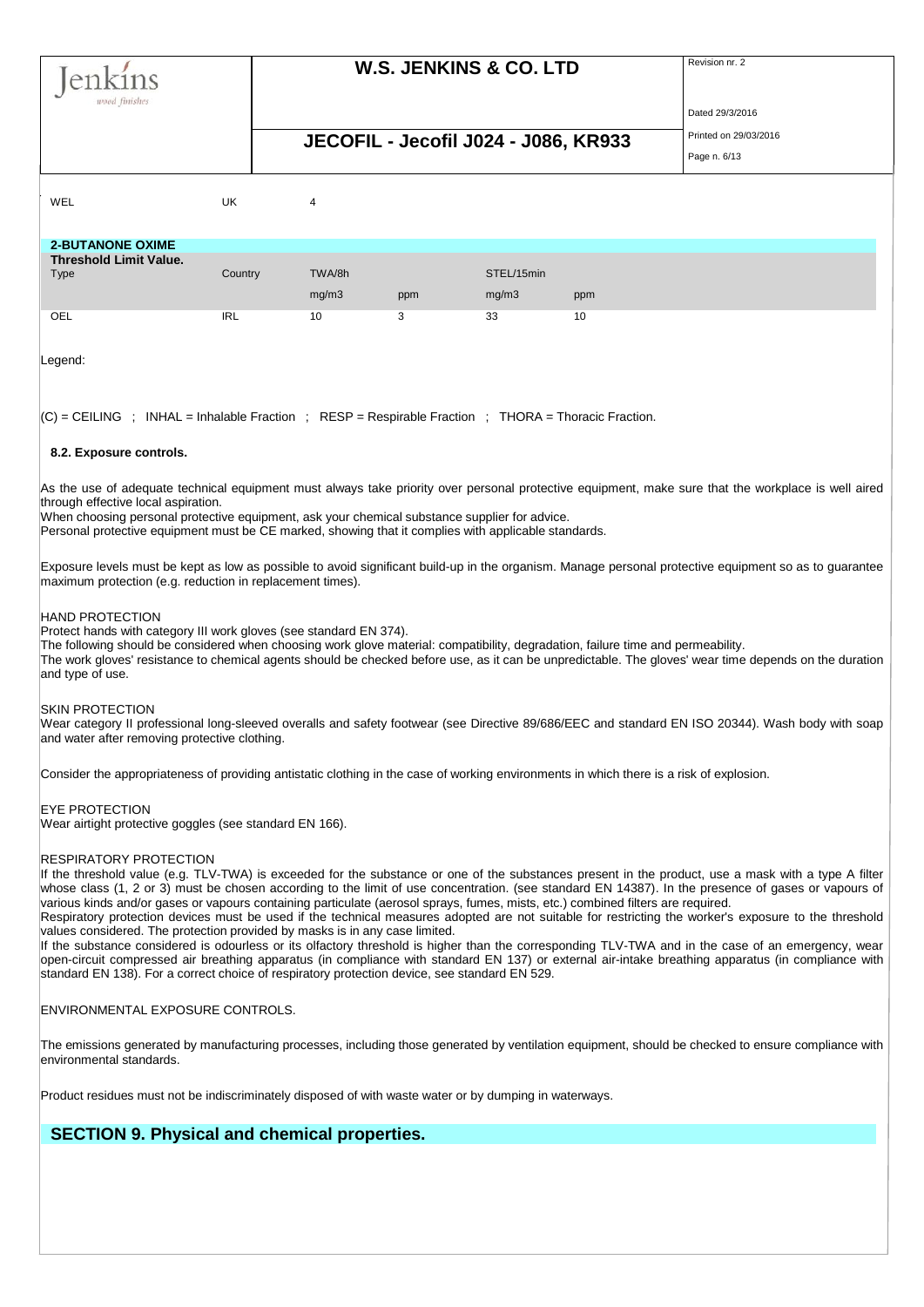

## **JECOFIL - Jecofil J024 - J086, KR933** Printed on 29/03/2016

Dated 29/3/2016

Page n. 7/13

### **9.1. Information on basic physical and chemical properties.**

| Appearance                             | gelatinous liquid         |
|----------------------------------------|---------------------------|
| Colour                                 | as showed in color folder |
| Odour                                  | characteristic of solvent |
| Odour threshold.                       | Not available.            |
| pH.                                    | Not available.            |
| Melting point / freezing point.        | Not available.            |
| Initial boiling point.                 | Not available.            |
| Boiling range.                         | Not available.            |
| Flash point.                           | $>23$ °C.                 |
| Evaporation rate                       | Not available.            |
| Flammability (solid, gas)              | Not available.            |
| Lower inflammability limit.            | Not available.            |
| Upper inflammability limit.            | Not available.            |
| Lower explosive limit.                 | Not available.            |
| Upper explosive limit.                 | Not available.            |
| Vapour pressure.                       | Not available.            |
| Vapour density                         | Not available.            |
| Relative density.                      | 1.536 Kg/I                |
| Solubility                             | Not available.            |
| Partition coefficient: n-octanol/water | Not available.            |
| Auto-ignition temperature.             | Not available.            |
| Decomposition temperature.             | Not available.            |
| Viscosity                              | Not available.            |
| <b>Explosive properties</b>            | Not available.            |
| Oxidising properties                   | Not available.            |
|                                        |                           |

## **9.2. Other information.**

Information not available.

## **SECTION 10. Stability and reactivity.**

#### **10.1. Reactivity.**

There are no particular risks of reaction with other substances in normal conditions of use.

### **10.2. Chemical stability.**

The product is stable in normal conditions of use and storage.

## **10.3. Possibility of hazardous reactions.**

No hazardous reactions are foreseeable in normal conditions of use and storage.

## **10.4. Conditions to avoid.**

None in particular. However the usual precautions used for chemical products should be respected.

## **10.5. Incompatible materials.**

Information not available.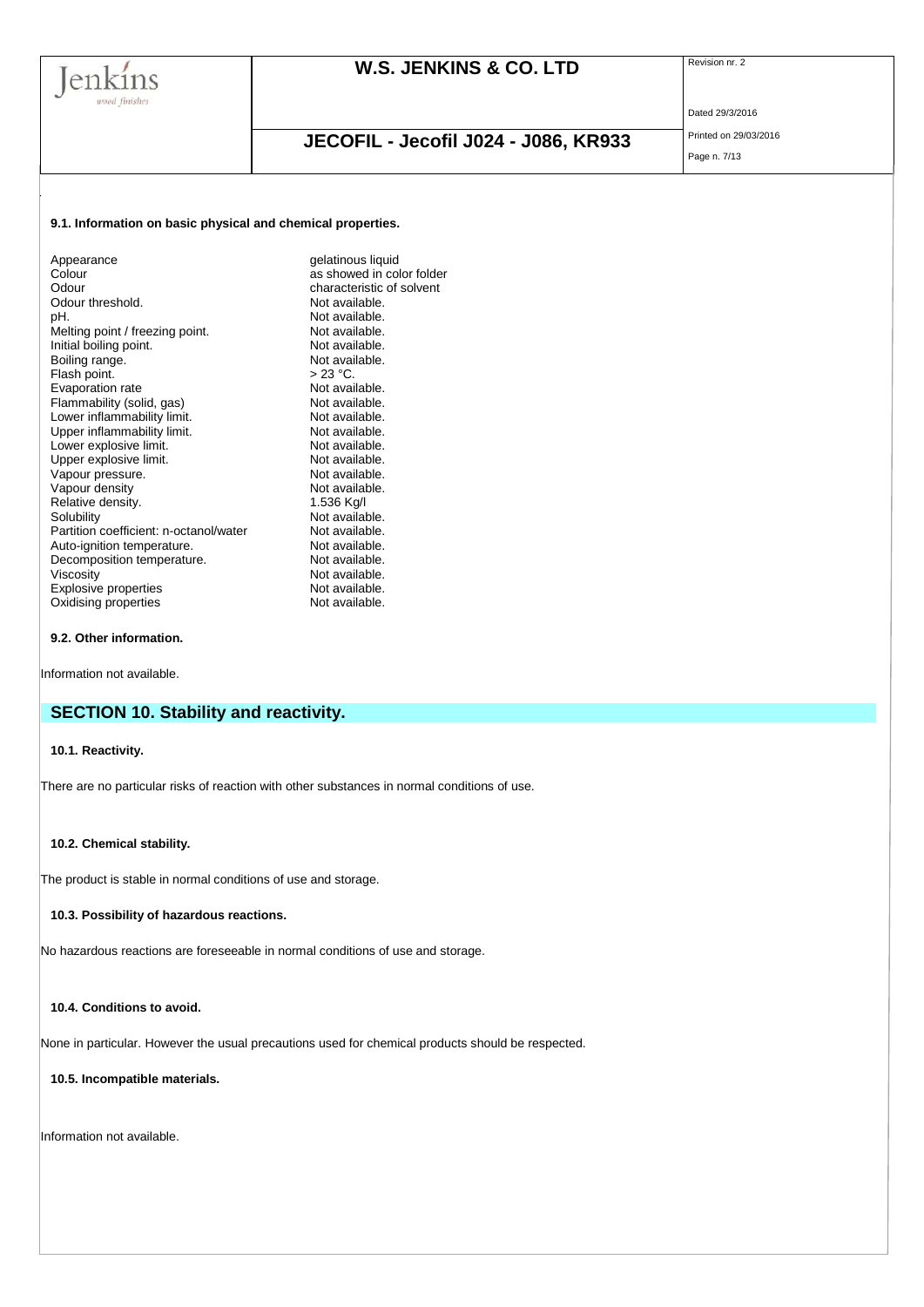

## **JECOFIL - Jecofil J024 - J086, KR933** Printed on 29/03/2016

Dated 29/3/2016

Page n. 8/13

**10.6. Hazardous decomposition products.**

Information not available.

## **SECTION 11. Toxicological information.**

### **11.1. Information on toxicological effects.**

In the absence of experimental data for the product itself, health hazards are evaluated according to the properties of the substances it contains, using the criteria specified in the applicable regulation for classification.It is therefore necessary to take into account the concentration of the individual hazardous substances indicated in section 3, to evaluate the toxicological effects of exposure to the product.

The introduction of even small quantities of this liquid into the respiratory system in case of ingestion or vomit may cause bronchopneumonia and pulmonary edema.

This product may cause functional disorders or morphological mutations after repeated or prolonged exposure and/or may accumulate inside the human body and is thus graded as dangerous.

This product contains highly volatile substances, which may cause serious depression of the central nervous system (CNS) and have negative effects, such as drowsiness, dizziness, slow reflexes, narcosis.

COBALT BIS 2-ETHYL HEXANOATE LD50 (Oral). 3129 mg/kg Rat - Sprague-Dawley LD50 (Dermal). > 2000 mg/kg Rat - Wistar

BARIUM SULFATE LD50 (Oral). > 3000 mg/kg Mouse

2-BUTANONE OXIME LD50 (Oral). 2400 mg/kg Rat LD50 (Dermal). > 1000 mg/kg Rabbit LC50 (Inhalation). 20 mg/l/4h Rat

### **SECTION 12. Ecological information.**

This product is dangerous for the environment and the aquatic organisms. In the long term, it have negative effects on aquatic environment. **12.1. Toxicity.**

COBALT BIS 2-ETHYL HEXANOATE LC50 - for Fish. 275 mg/l Fundulus heteroclitus

#### **12.2. Persistence and degradability.**

Information not available.

**12.3. Bioaccumulative potential.**

Information not available.

**12.4. Mobility in soil.**

Information not available.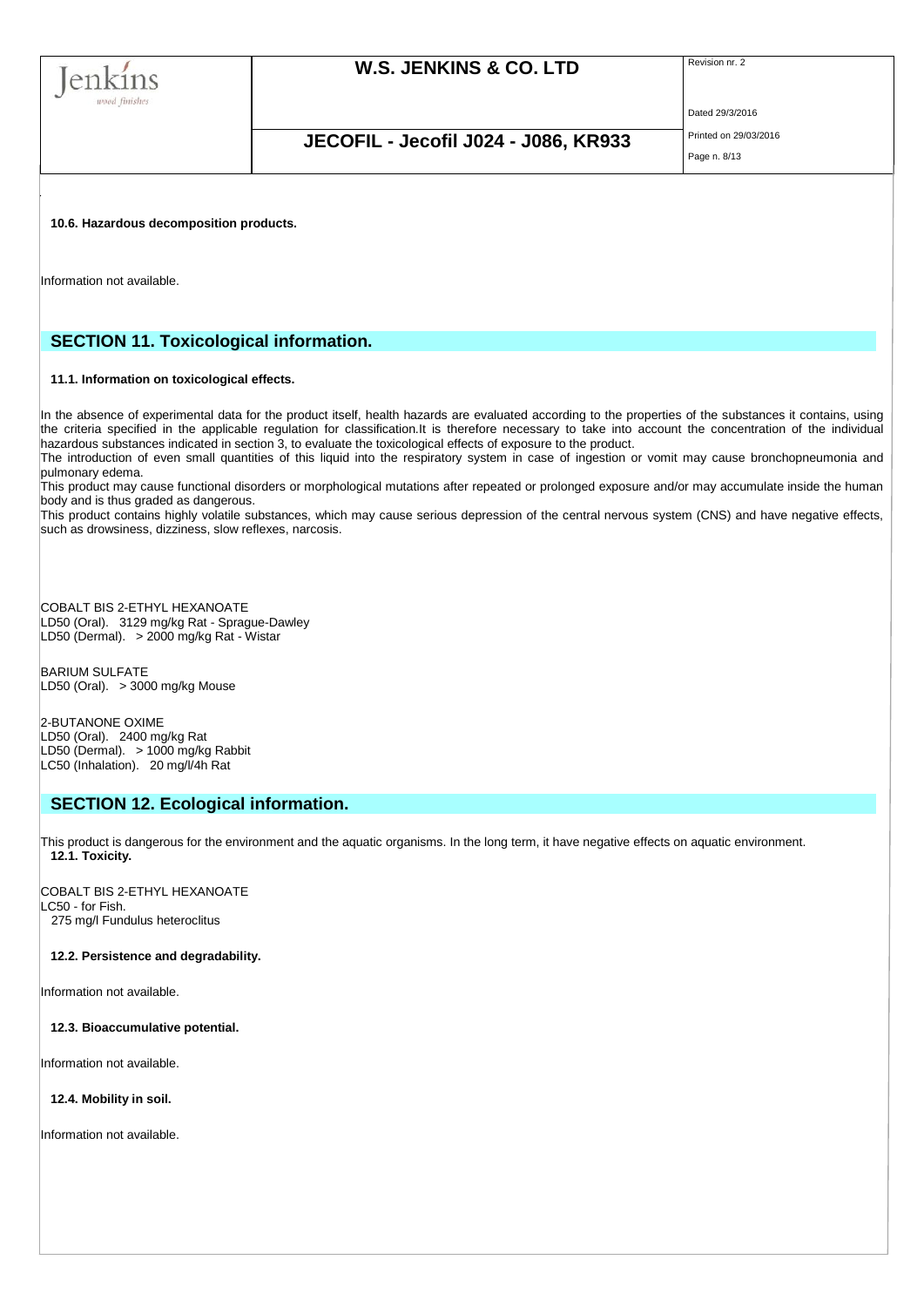

## **JECOFIL - Jecofil J024 - J086, KR933** Printed on 29/03/2016

Dated 29/3/2016

Page n. 9/13

### **12.5. Results of PBT and vPvB assessment.**

On the basis of available data, the product does not contain any PBT or vPvB in percentage greater than 0,1%. **12.6. Other adverse effects.**

Information not available.

## **SECTION 13. Disposal considerations.**

### **13.1. Waste treatment methods.**

Reuse, when possible. Product residues should be considered special hazardous waste. The hazard level of waste containing this product should be evaluated according to applicable regulations.

Disposal must be performed through an authorised waste management firm, in compliance with national and local regulations.

Avoid littering. Do not contaminate soil, sewers and waterways.

Waste transportation may be subject to ADR restrictions.

CONTAMINATED PACKAGING

Contaminated packaging must be recovered or disposed of in compliance with national waste management regulations.

## **SECTION 14. Transport information.**

These goods must be transported by vehicles authorized to the carriage of dangerous goods according to the provisions set out in the current edition of the Code of International Carriage of Dangerous Goods by Road (ADR) and in all the applicable national regulations.These goods must be packed in their original packagings or in packagings made of materials resistant to their content and not reacting dangerously with it. People loading and unloading dangerous goods must be trained on all the risks deriving from these substances and on all actions that must be taken in case of emergency situations.

| Road and rail transport:<br><b>ADR/RID Class:</b> | 3                               | UN:   | 1263 |
|---------------------------------------------------|---------------------------------|-------|------|
|                                                   |                                 |       |      |
| Packing Group:                                    | III                             |       |      |
| Label:                                            | 3                               |       |      |
| Nr. Kemler:                                       | 30                              |       |      |
| Limited Quantity.                                 | 5L                              |       |      |
| Tunnel restriction code.                          | (D/E)                           |       |      |
| Proper Shipping Name:                             | PAINT or PAINT RELATED MATERIAL |       |      |
|                                                   |                                 |       |      |
| Carriage by sea (shipping):                       |                                 |       |      |
| IMO Class:                                        | 3                               | UN:   | 1263 |
| Packing Group:                                    | III                             |       |      |
| Label:                                            | 3                               |       |      |
| EMS:                                              | $F-E$ ,                         | $S-E$ |      |
| Marine Pollutant.                                 | <b>NO</b>                       |       |      |
| Proper Shipping Name:                             | PAINT or PAINT RELATED MATERIAL |       |      |

#### **Transport by air:**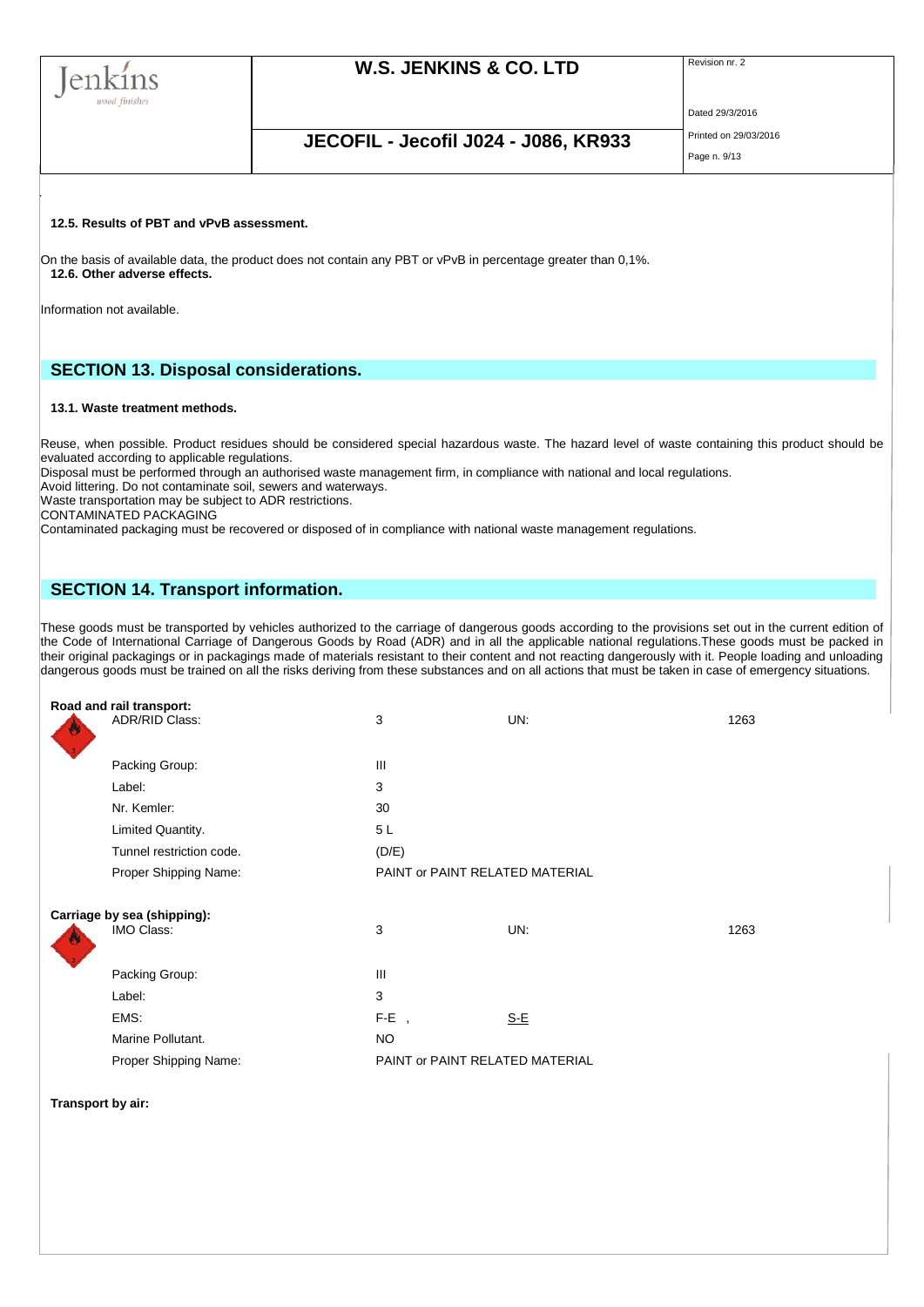| wood finishes        |                                                        |                                                                                     | <b>W.S. JENKINS &amp; CO. LTD</b>                                                                               | Revision nr. 2                                                                                                                                          |
|----------------------|--------------------------------------------------------|-------------------------------------------------------------------------------------|-----------------------------------------------------------------------------------------------------------------|---------------------------------------------------------------------------------------------------------------------------------------------------------|
|                      |                                                        |                                                                                     |                                                                                                                 | Dated 29/3/2016                                                                                                                                         |
|                      |                                                        |                                                                                     | JECOFIL - Jecofil J024 - J086, KR933                                                                            | Printed on 29/03/2016                                                                                                                                   |
|                      |                                                        |                                                                                     |                                                                                                                 | Page n. 10/13                                                                                                                                           |
|                      | IATA:                                                  | 3                                                                                   | UN:                                                                                                             | 1263                                                                                                                                                    |
|                      | Packing Group:                                         | Ш                                                                                   |                                                                                                                 |                                                                                                                                                         |
|                      | Label:                                                 | 3                                                                                   |                                                                                                                 |                                                                                                                                                         |
|                      | Cargo:<br>Packaging instructions:                      | 366                                                                                 | Maximum quantity:                                                                                               | 220 L                                                                                                                                                   |
|                      | Pass.:                                                 |                                                                                     |                                                                                                                 |                                                                                                                                                         |
|                      | Packaging instructions:                                | 355                                                                                 | Maximum quantity:                                                                                               | 60L                                                                                                                                                     |
|                      | Special Instructions:                                  | A3, A72, A192                                                                       |                                                                                                                 |                                                                                                                                                         |
|                      | Proper Shipping Name:                                  |                                                                                     | PAINT or PAINT RELATED MATERIAL                                                                                 |                                                                                                                                                         |
|                      |                                                        |                                                                                     |                                                                                                                 |                                                                                                                                                         |
|                      | <b>SECTION 15. Regulatory information.</b>             |                                                                                     |                                                                                                                 |                                                                                                                                                         |
|                      |                                                        |                                                                                     |                                                                                                                 |                                                                                                                                                         |
|                      |                                                        |                                                                                     | 15.1. Safety, health and environmental regulations/legislation specific for the substance or mixture.           |                                                                                                                                                         |
| Seveso category.     |                                                        | 6                                                                                   |                                                                                                                 |                                                                                                                                                         |
|                      |                                                        |                                                                                     | Restrictions relating to the product or contained substances pursuant to Annex XVII to EC Regulation 1907/2006. |                                                                                                                                                         |
|                      |                                                        |                                                                                     |                                                                                                                 |                                                                                                                                                         |
| Product.<br>Point.   |                                                        | $3 - 40$                                                                            |                                                                                                                 |                                                                                                                                                         |
|                      |                                                        |                                                                                     |                                                                                                                 |                                                                                                                                                         |
|                      | Substances in Candidate List (Art. 59 REACH).          |                                                                                     |                                                                                                                 |                                                                                                                                                         |
| None.                |                                                        |                                                                                     |                                                                                                                 |                                                                                                                                                         |
|                      | Substances subject to authorisarion (Annex XIV REACH). |                                                                                     |                                                                                                                 |                                                                                                                                                         |
|                      |                                                        |                                                                                     |                                                                                                                 |                                                                                                                                                         |
| None.                |                                                        |                                                                                     |                                                                                                                 |                                                                                                                                                         |
|                      |                                                        | Substances subject to exportation reporting pursuant to (EC) Reg. 649/2012:         |                                                                                                                 |                                                                                                                                                         |
| None.                |                                                        |                                                                                     |                                                                                                                 |                                                                                                                                                         |
|                      |                                                        |                                                                                     |                                                                                                                 |                                                                                                                                                         |
|                      | Substances subject to the Rotterdam Convention:        |                                                                                     |                                                                                                                 |                                                                                                                                                         |
| None.                |                                                        |                                                                                     |                                                                                                                 |                                                                                                                                                         |
|                      | Substances subject to the Stockholm Convention:        |                                                                                     |                                                                                                                 |                                                                                                                                                         |
| None.                |                                                        |                                                                                     |                                                                                                                 |                                                                                                                                                         |
| Healthcare controls. |                                                        |                                                                                     |                                                                                                                 |                                                                                                                                                         |
|                      |                                                        | workers' health and safety are modest and that the 98/24/EC directive is respected. |                                                                                                                 | Workers exposed to this chemical agent must not undergo health checks, provided that available risk-assessment data prove that the risks related to the |
|                      |                                                        |                                                                                     |                                                                                                                 |                                                                                                                                                         |
|                      | 15.2. Chemical safety assessment.                      |                                                                                     |                                                                                                                 |                                                                                                                                                         |
|                      |                                                        |                                                                                     |                                                                                                                 |                                                                                                                                                         |
|                      |                                                        |                                                                                     |                                                                                                                 |                                                                                                                                                         |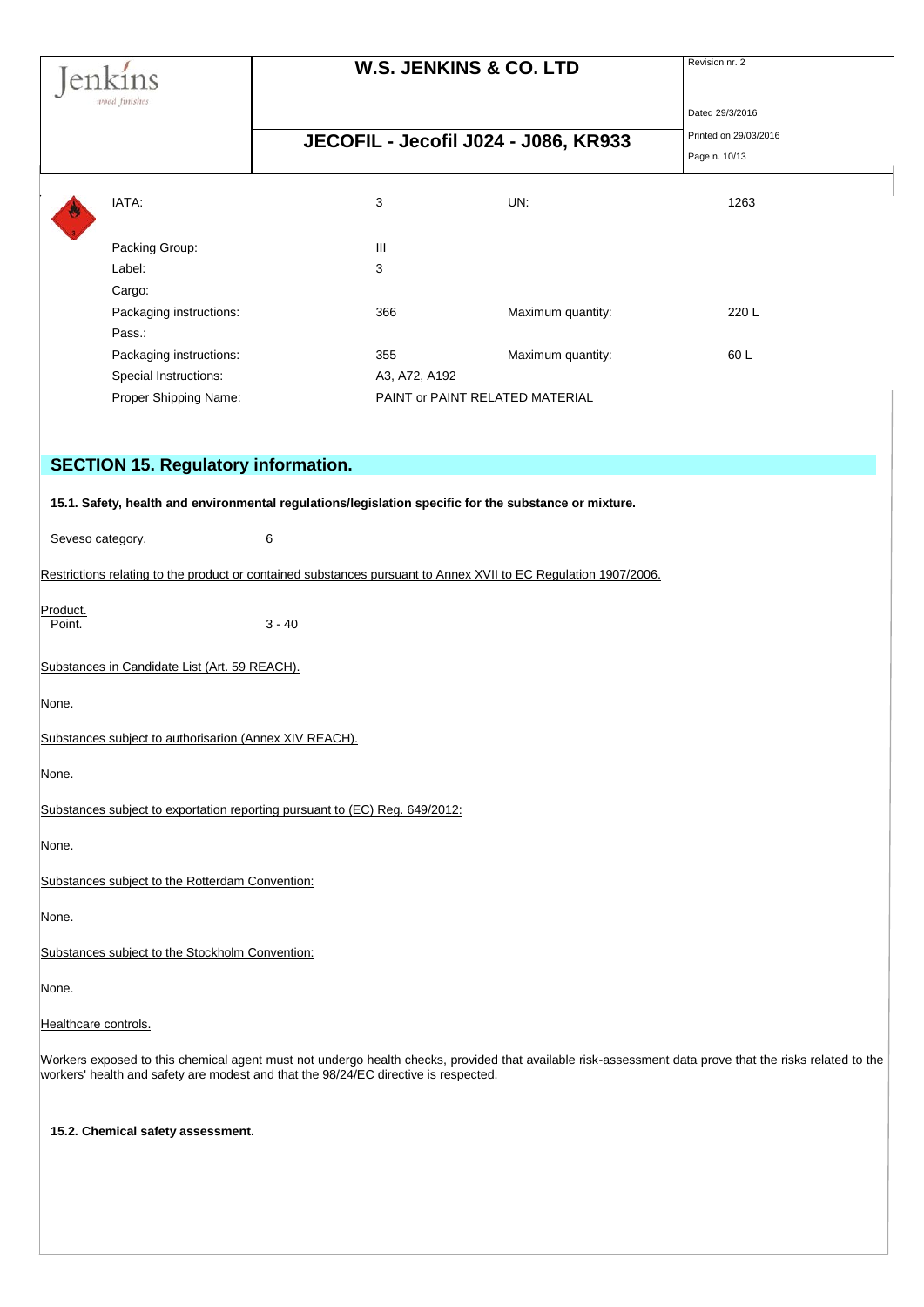

## **JECOFIL - Jecofil J024 - J086, KR933** Printed on 29/03/2016

Dated 29/3/2016

Page n. 11/13

No chemical safety assessment has been processed for the mixture and the substances it contains.

## **SECTION 16. Other information.**

Text of hazard (H) indications mentioned in section 2-3 of the sheet:

| Flam. Lig. 3             | Flammable liquid, category 3                                       |
|--------------------------|--------------------------------------------------------------------|
| Carc. 2                  | Carcinogenicity, category 2                                        |
| Repr. 2                  | Reproductive toxicity, category 2                                  |
| Acute Tox. 4             | Acute toxicity, category 4                                         |
| Asp. Tox. 1              | Aspiration hazard, category 1                                      |
| STOT RE 2                | Specific target organ toxicity - repeated exposure, category 2     |
| Eye Dam. 1               | Serious eye damage, category 1                                     |
| Eye Irrit. 2             | Eye irritation, category 2                                         |
| Skin Sens. 1             | Skin sensitization, category 1                                     |
| STOT SE3                 | Specific target organ toxicity - single exposure, category 3       |
| <b>Aquatic Acute 1</b>   | Hazardous to the aquatic environment, acute toxicity, category 1   |
| <b>Aquatic Chronic 2</b> | Hazardous to the aquatic environment, chronic toxicity, category 2 |
| <b>Aquatic Chronic 3</b> | Hazardous to the aquatic environment, chronic toxicity, category 3 |
| H <sub>226</sub>         | Flammable liquid and vapour.                                       |
| H351                     | Suspected of causing cancer.                                       |
| H361f                    | Suspected of damaging fertility.                                   |
| H312                     | Harmful in contact with skin.                                      |
| H304                     | May be fatal if swallowed and enters airways.                      |
| H373                     | May cause damage to organs through prolonged or repeated exposure. |
| H318                     | Causes serious eye damage.                                         |
| H319                     | Causes serious eye irritation.                                     |
| H317                     | May cause an allergic skin reaction.                               |
| H336                     | May cause drowsiness or dizziness.                                 |
| H400                     | Very toxic to aquatic life.                                        |
| H411                     | Toxic to aquatic life with long lasting effects.                   |
| H412                     | Harmful to aquatic life with long lasting effects.                 |
| <b>EUH066</b>            | Repeated exposure may cause skin dryness or cracking.              |

Text of risk (R) phrases mentioned in section 2-3 of the sheet:

| <b>R10</b>   | FLAMMABLE.                                                                               |
|--------------|------------------------------------------------------------------------------------------|
| <b>R21</b>   | HARMFUL IN CONTACT WITH SKIN.                                                            |
| Carc. Cat. 3 | Carcinogenicity, category 3.                                                             |
| <b>R40</b>   | LIMITED EVIDENCE OF A CARCINOGENIC EFFECT.                                               |
| <b>R41</b>   | RISK OF SERIOUS DAMAGE TO EYES.                                                          |
| <b>R43</b>   | MAY CAUSE SENSITISATION BY SKIN CONTACT.                                                 |
| R48/20       | HARMFUL: DANGER OF SERIOUS DAMAGE TO HEALTH BY PROLONGED<br>EXPOSURE THROUGH INHALATION. |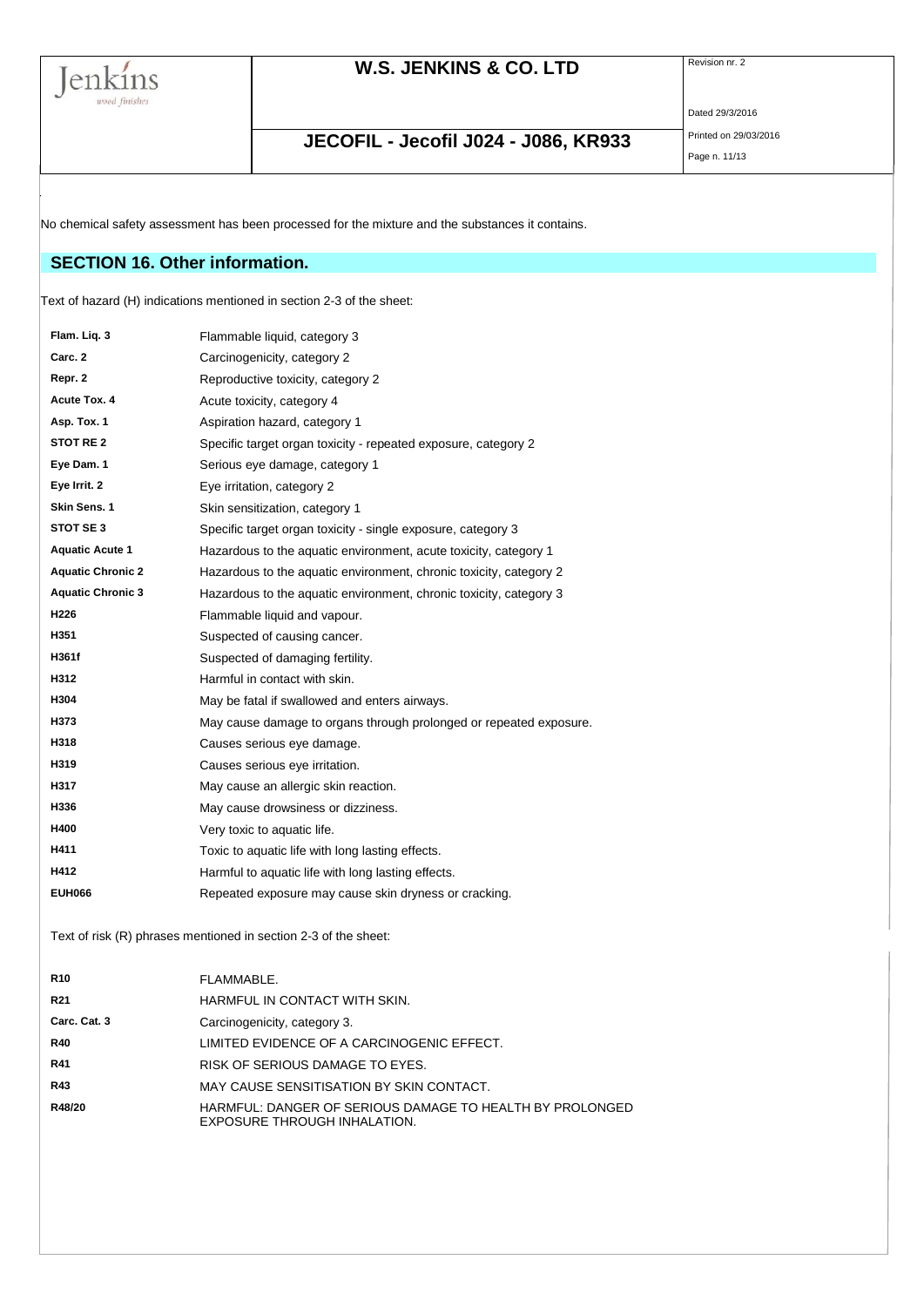| wood finishes                                                                                                                                                                                                                                                                                                                                                                                                                                                                                           |                                  |                                                                                                                                                                                                                                    |                                        |
|---------------------------------------------------------------------------------------------------------------------------------------------------------------------------------------------------------------------------------------------------------------------------------------------------------------------------------------------------------------------------------------------------------------------------------------------------------------------------------------------------------|----------------------------------|------------------------------------------------------------------------------------------------------------------------------------------------------------------------------------------------------------------------------------|----------------------------------------|
|                                                                                                                                                                                                                                                                                                                                                                                                                                                                                                         |                                  |                                                                                                                                                                                                                                    | Dated 29/3/2016                        |
|                                                                                                                                                                                                                                                                                                                                                                                                                                                                                                         |                                  | JECOFIL - Jecofil J024 - J086, KR933                                                                                                                                                                                               | Printed on 29/03/2016<br>Page n. 12/13 |
| R50/53                                                                                                                                                                                                                                                                                                                                                                                                                                                                                                  |                                  | VERY TOXIC TO AQUATIC ORGANISMS, MAY CAUSE LONG-TERM ADVERSE                                                                                                                                                                       |                                        |
|                                                                                                                                                                                                                                                                                                                                                                                                                                                                                                         |                                  | EFFECTS IN THE AQUATIC ENVIRONMENT.                                                                                                                                                                                                |                                        |
| R51/53                                                                                                                                                                                                                                                                                                                                                                                                                                                                                                  |                                  | TOXIC TO AQUATIC ORGANISMS, MAY CAUSE LONG-TERM ADVERSE<br>EFFECTS IN THE AQUATIC ENVIRONMENT.                                                                                                                                     |                                        |
| R52/53                                                                                                                                                                                                                                                                                                                                                                                                                                                                                                  |                                  | HARMFUL TO AQUATIC ORGANISMS, MAY CAUSE LONG-TERM ADVERSE                                                                                                                                                                          |                                        |
| Repr. Cat. 3                                                                                                                                                                                                                                                                                                                                                                                                                                                                                            |                                  | EFFECTS IN THE AQUATIC ENVIRONMENT.<br>Reproductive toxicity, fertility, category 3.                                                                                                                                               |                                        |
| R62                                                                                                                                                                                                                                                                                                                                                                                                                                                                                                     |                                  | POSSIBLE RISK OF IMPAIRED FERTILITY.                                                                                                                                                                                               |                                        |
| R65                                                                                                                                                                                                                                                                                                                                                                                                                                                                                                     |                                  | HARMFUL: MAY CAUSE LUNG DAMAGE IF SWALLOWED.                                                                                                                                                                                       |                                        |
| R66                                                                                                                                                                                                                                                                                                                                                                                                                                                                                                     |                                  | REPEATED EXPOSURE MAY CAUSE SKIN DRYNESS OR CRACKING.                                                                                                                                                                              |                                        |
| <b>R67</b>                                                                                                                                                                                                                                                                                                                                                                                                                                                                                              |                                  | VAPOURS MAY CAUSE DROWSINESS AND DIZZINESS.                                                                                                                                                                                        |                                        |
| - DNEL: Derived No Effect Level<br>- EmS: Emergency Schedule<br>- IC50: Immobilization Concentration 50%<br>- IMDG: International Maritime Code for dangerous goods<br>- IMO: International Maritime Organization<br>- INDEX NUMBER: Identifier in Annex VI of CLP<br>- LC50: Lethal Concentration 50%<br>- LD50: Lethal dose 50%<br>- OEL: Occupational Exposure Level<br>- PEC: Predicted environmental Concentration<br>- PEL: Predicted exposure level<br>- PNEC: Predicted no effect concentration | - REACH: EC Regulation 1907/2006 | - GHS: Globally Harmonized System of classification and labeling of chemicals<br>- IATA DGR: International Air Transport Association Dangerous Goods Regulation<br>- PBT: Persistent bioaccumulative and toxic as REACH Regulation |                                        |

- 1. Directive 1999/45/EC and following amendments
- 2. Directive 67/548/EEC and following amendments and adjustments
- 3. Regulation (EC) 1907/2006 (REACH) of the European Parliament
- 4. Regulation (EC) 1272/2008 (CLP) of the European Parliament
- 5. Regulation (EC) 790/2009 (I Atp. CLP) of the European Parliament
- 6. Regulation (EC) 453/2010 of the European Parliament
- 7. Regulation (EC) 286/2011 (II Atp. CLP) of the European Parliament
- 8. Regulation (EC) 618/2012 (III Atp. CLP) of the European Parliament
- 9. The Merck Index. 10th Edition
- 10. Handling Chemical Safety
- 11. Niosh Registry of Toxic Effects of Chemical Substances
- 12. INRS Fiche Toxicologique (toxicological sheet)
- 13. Patty Industrial Hygiene and Toxicology
- 14. N.I. Sax Dangerous properties of Industrial Materials-7, 1989 Edition
- 15. ECHA website

Note for users:

The information contained in the present sheet are based on our own knowledge on the date of the last version. Users must verify the suitability and